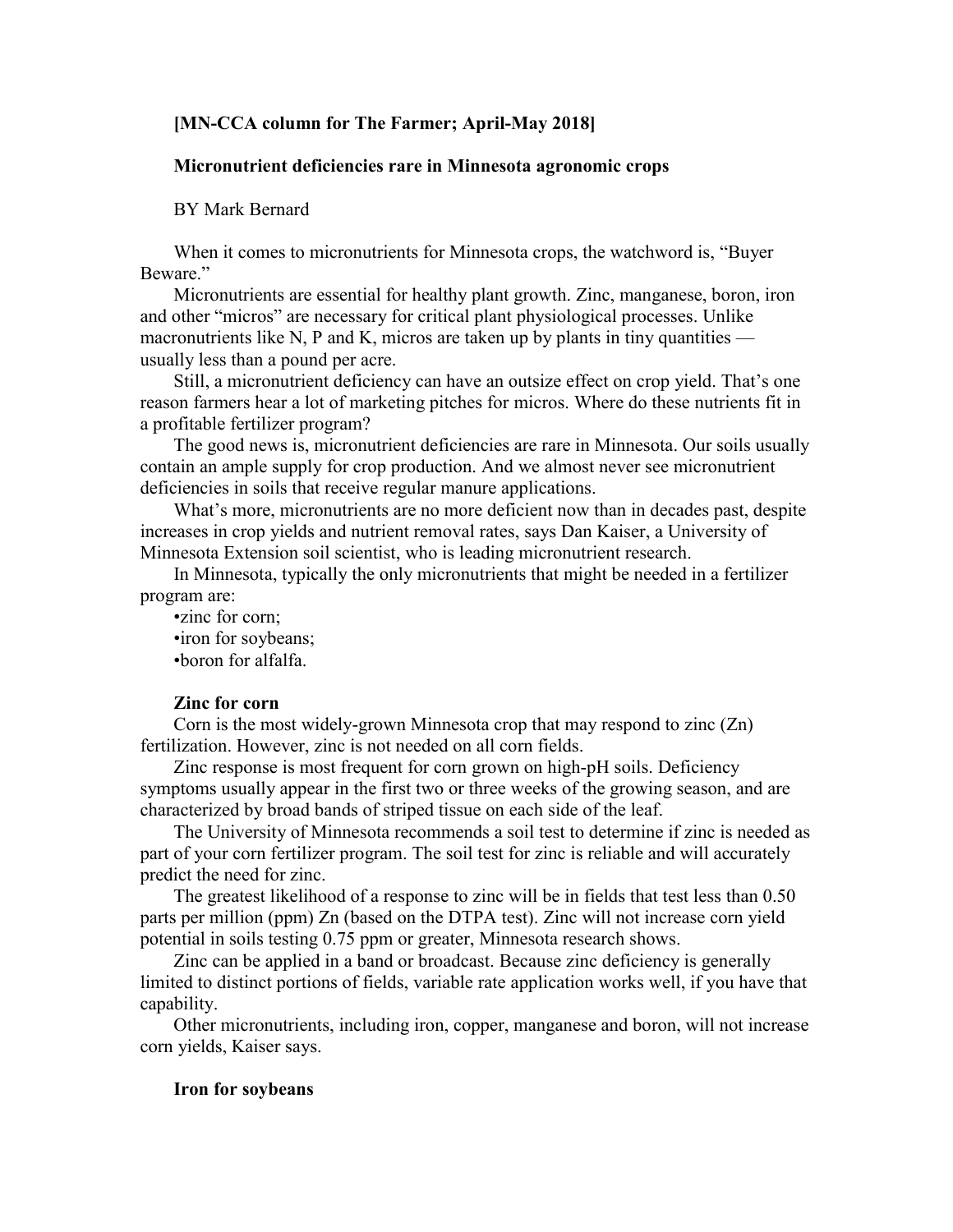Soybeans grown on calcareous soils with a pH of 7.4 or greater may suffer from an iron deficiency called iron deficiency chlorosis, or IDC. The soil generally has plenty of iron, but because of the soil's chemistry, soybean plants are not able to absorb the nutrient. Leaves turn yellow, and in severe cases, plants may die.

Choosing tolerant soybean varieties is the best way to manage IDC. Recent Minnesota research also found the application of an ortho-ortho-EDDHA chelated iron fertilizer such as SoyGreen in the seed furrow at planting can improve iron uptake on problem soils. Also, seeding a companion crop of oats before soybean planting has been shown to reduce IDC in severely affected fields.

Once symptoms of IDC appear, foliar applications of iron fertilizer may improve leaf greenness, but seldom produce a profitable yield increase, Kaiser says. Minnesota research shows that soybeans do not respond to applications of magnesium, zinc, manganese or copper, he adds. And boron may actually cause yield decreases in soybeans.

## **Boron for alfalfa**

Alfalfa grown on sandy, non-irrigated soils in east central and north central Minnesota is the only Minnesota crop that has been shown to respond to boron (B) fertilizer.

Boron deficiency shows up as yellow, stunted leaves. Plants have a bushy, umbrellalike appearance and winter-kill easily.

Boron should be applied based on a recent soil test. The most likely response to boron is on eroded, low-organic-matter soils testing less than 1.0 ppm B. University of Minnesota recommendations suggest applying two to four pounds B per acre. Boron fertilizer can be blended with other fertilizers.

#### **A word of caution about tissue testing**

Tissue testing is often promoted as a way to assess the need for foliar-applied micronutrients during the growing season.

But tissue tests are not a reliable predictor of micronutrient needs, Kaiser says. "Tissue testing was never meant for in-season nutrient corrections," he says.

For one thing, micronutrient sufficiency ranges have not been established for tissue tests, he says. That means there is no demonstrated link between yield and the concentration of micronutrients in plant tissue. In addition, nutrient values can vary widely, depending on when and how plant tissue samples are collected.

Instead, the best way to identify micronutrient deficiencies is with a proper soil test.

*Bernard, CPAg/CCA, is a certified professional agronomist from Richland. Find information and links to Minnesota CCAs at [http://www.mcpr-cca.org](http://www.mcpr-cca.org/)*

### **Key Points**

•Micronutrient deficiencies in agronomic crops are rare in Minnesota.

•The main micronutrient fertilizer needed in Minnesota is zinc for corn grown on lowtesting soils.

•Tissue tests are not a reliable indicator of in-season micronutrient needs.

# **[Graphics]**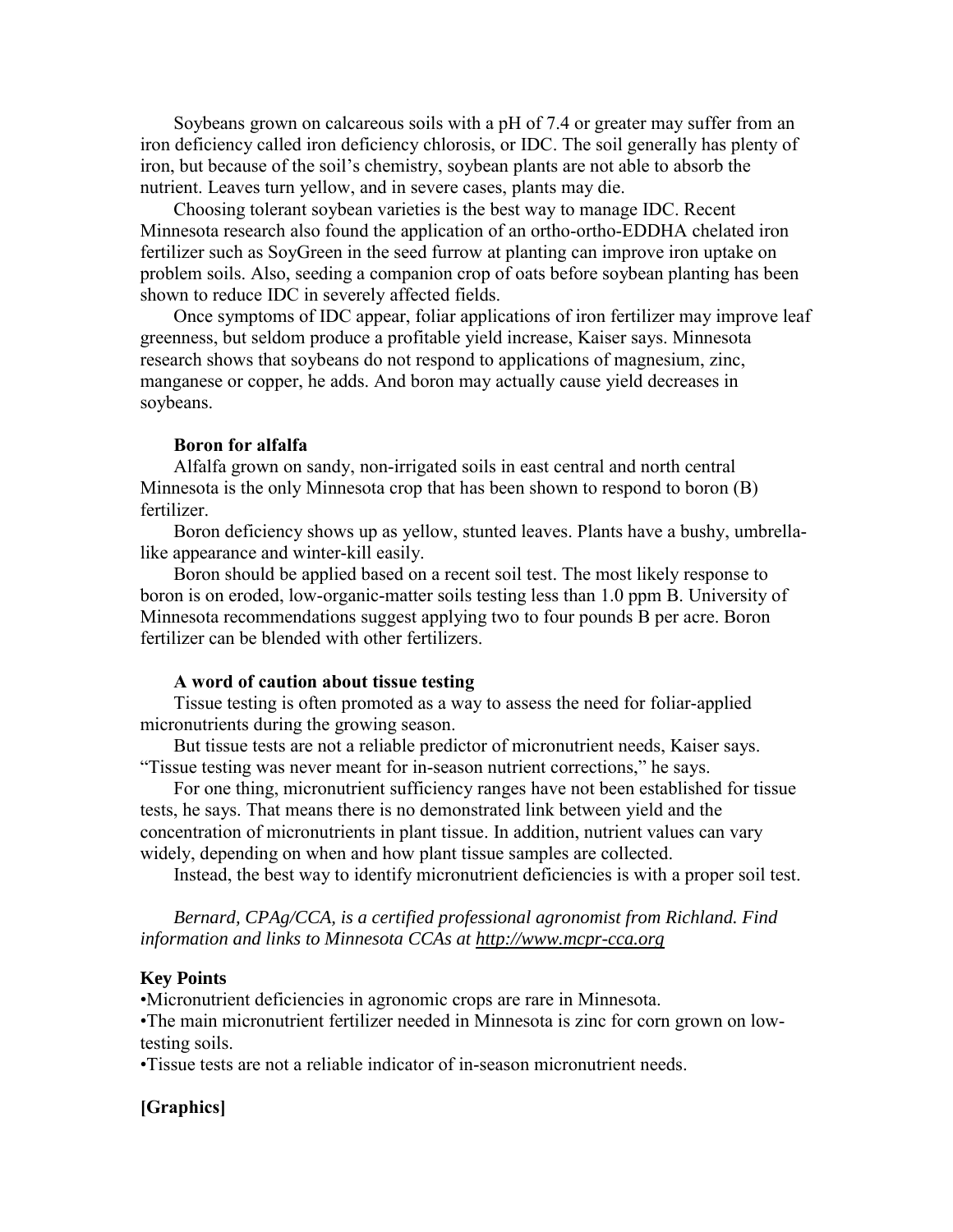

*Source: University of Minnesota* **Micronutrients are essential for crop growth, but Minnesota soils usually furnish ample supplies.**

| <b>Which Crops Are Sensitive to</b><br><b>Micronutrient Deficiencies?</b> |                        |  |
|---------------------------------------------------------------------------|------------------------|--|
| Micronutrient                                                             | <b>Sensitive Crops</b> |  |
| Boron                                                                     | alfalfa, sugar beets   |  |
| Copper                                                                    | small grains, corn     |  |
| Iron                                                                      | soybeans               |  |
| Manganese                                                                 | alfalfa, small         |  |
|                                                                           | grains, soybeans,      |  |
|                                                                           | sugar beets            |  |
|                                                                           | corn, edible beans     |  |

*Source: Dan Kaiser, University of Minnesota*

**Micronutrient fertilization pays only in crops that are sensitive to deficiencies and only when a recent soil test identifies a need for the micronutrient. Tissue tests are not a reliable predictor of micronutrient needs.**